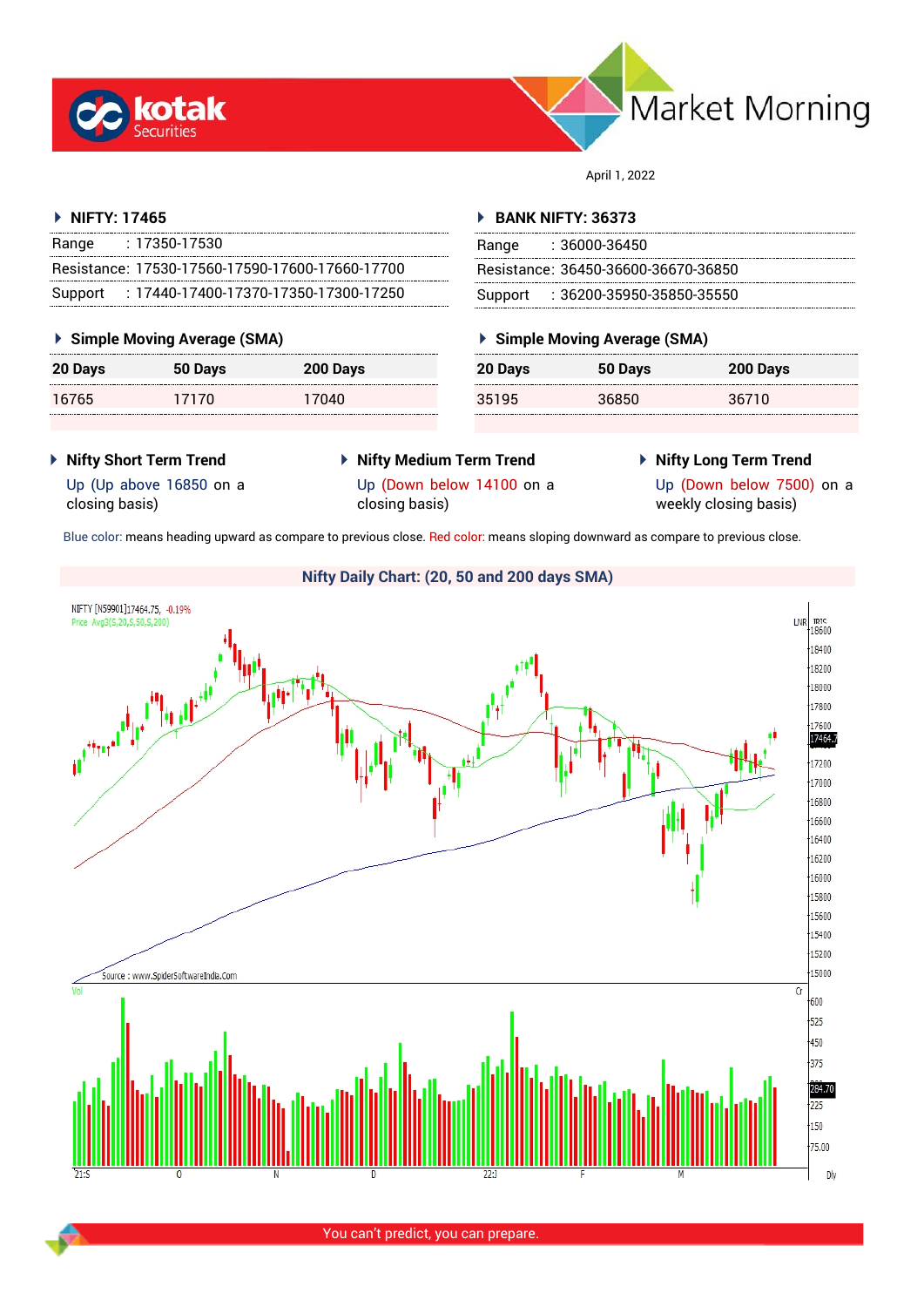## **Market Analysis**

activity. The nifty ends 34 points lower while the Sensex was down by 119 points. Among Sectors, after a long **Nifty/Sensex Daily View:** On the last day of March F&O expiry, the benchmark indices witnessed narrow range time buying interest was seen in FMCG stocks, as a result, the Nifty FMCG index rallied over 1 per cent whereas profit booking continued in Pharma, PSU Banks and selective IT stocks. Technically, after a promising uptrend move, currently, the index witnessing narrow range activity. It also formed a small bearish candle near an important resistance level, which is broadly negative. However, the short term texture of the market is still on the positive side. For the positional traders now 17400 /58300 and 17350/58100 would act as key support levels above which we could touch the level of 17600-17675/59000-59200. On the flip side, below the 17350/58100 uptrend would be vulnerable. The texture of the market is volatile hence buying on dips and selling on rallies would be the ideal strategy for the day traders.

As compared to the previous monthly expiry, the Nifty closed 4% higher. However, we are approaching the major hurdle zone of 17600 and 17800. It is advisable to trade cautiously between these levels.

# **RATING SCALE (PRIVATE CLIENT GROUP)**

| <b>BUY</b>             | $-$ A condition that indicates a good time to buy a stock. The exact circumstances of the signal will be determined by the indicator that an<br>analyst is using. |
|------------------------|-------------------------------------------------------------------------------------------------------------------------------------------------------------------|
| SELL                   | A condition that indicates a good time to sell a stock. The exact circumstances of the signal will be determined by the indicator that an<br>analyst is using.    |
| <b>Stop Loss Order</b> | An instruction to the broker to buy or sell stock when it trades beyond a specified price. They serve to either protect your profits or<br>limit your losses.     |

### **FUNDAMENTAL RESEARCH TEAM (PRIVATE CLIENT GROUP)**

Head of Research Auto & Auto Ancillary Transportation, Paints, FMCG Banking & Finance [shrikant.chouhan@kotak.com](mailto:shrikant.chouhan@kotak.com) arun.agarwal@kotak.com agarwal.amit@kotak.com Hemali.Dhame@kotak.com

Metals & Mining, Midcap Pharmaceuticals Research Associate Support Executive jatin.damania@kotak.com [purvi.shah@kotak.com](mailto:purvi.shah@kotak.com) rini.mehta@kotak.com [k.kathirvelu@kotak.com](mailto:k.kathirvelu@kotak.com) +91 22 6218 6440 +91 22 6218 6432 +91 80801 97299 +91 22 6218 6427

**Sumit Pokharna** Pankaj Kumar Oil and Gas, Information Tech Construction, Capital Goods & Midcaps sumit.pokharna@kotak.com pankajr.kumar@kotak.com

+91 22 6218 5408 +91 22 6218 6443 +91 22 6218 6439 +91 22 6218 6433

+91 22 6218 6438 +91 22 6218 6434

**Shrikant Chouhan Arun Agarwal Amit Agarwal, CFA Hemali Dhame**

**Jatin Damania Purvi Shah Rini Mehta K. Kathirvelu**

**TECHNICAL RESEARCH TEAM (PRIVATE CLIENT GROUP)**

**Shrikant Chouhan Amol Athawale Sayed Haider**

[shrikant.chouhan@kotak.com](mailto:shrikant.chouhan@kotak.com) [amol.athawale@kotak.com](mailto:amol.athawale@kotak.com) Research Associate +91 22 6218 5408 +91 20 6620 3350 [sayed.haider@kotak.com](mailto:sayed.haider@kotak.com)

+91 22 62185498

## **DERIVATIVES RESEARCH TEAM (PRIVATE CLIENT GROUP)**

+91 22 6218 5497 +91 33 6615 6273

**Sahaj Agrawal Prashanth Lalu Prasenjit Biswas, CMT, CFTe** [sahaj.agrawal@kotak.com](mailto:sahaj.agrawal@kotak.com) [prashanth.lalu@kotak.com](mailto:prashanth.lalu@kotak.com) [prasenjit.biswas@kotak.com](mailto:prasenjit.biswas@kotak.com)